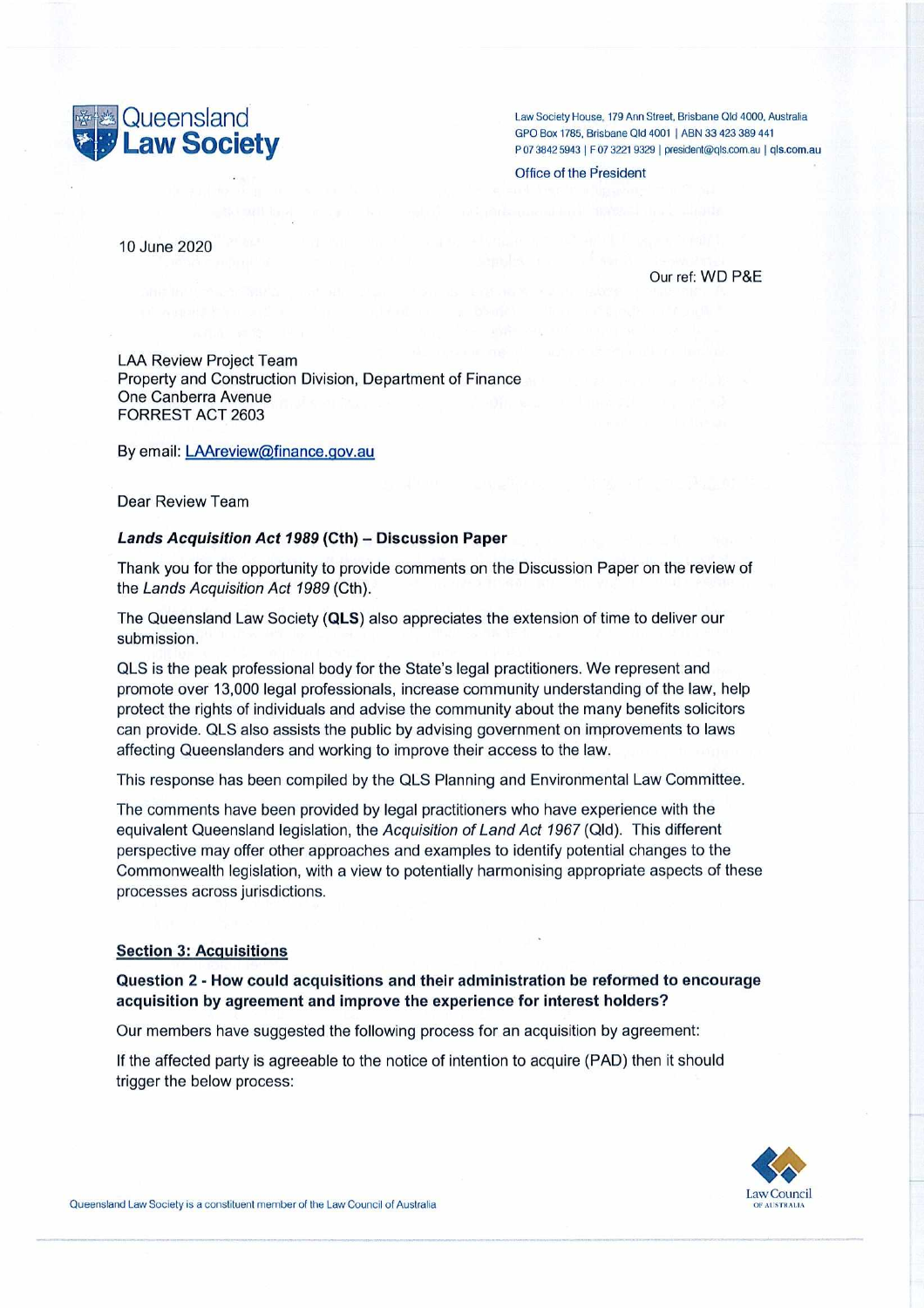## *Lands Acquisition Act <sup>1989</sup>* **(Cth)** - Discussion **Paper**

- 1. The Commonwealth undertakes a valuation of the land and makes an offer to the affected landowner. The landowner has 28 days to accept or reject the offer.
- 2. If not accepted, then the Commonwealth pays for the reasonable costs of the affected landowner to have their own valuation completed and propose an alternative offer.
- 3. A compulsory mediation between the parties to resolve the final valuation amount and if agreeable the offer is either upheld or amended by the claimant. The mediation is to occur within 90 days after the affected landowner rejects the Commonwealth's valuation amount and proposes an alternative offer.
- 4. If the parties do not agree after the compulsory mediation process, then the Commonwealth withdraws the offer (PAD) and proceeds to a formal notice of intention to resume the land.

## **Section 4: Compensation for Compulsory Acquisition**

**Question 3 - What changes could be made to reduce the time to resolve compensation claims? You might like to consider which party should start the process, whether timeframes should apply and the use of face to face meetings and mediation.**

In terms of changes to reduce the time to resolve compensation claims, the Act could make provision for the Commonwealth to offer an amount of compensation at the beginning of the process or as a minimum, provide its offer of compensation within 3 months' of the acquisition taking effect. The Commonwealth should commence the process.

**Question 4 - What changes could be made to the types of compensation to ensure expenditure of public money represents value for money? You might like to consider time limits and caps in your response.**

In terms of changes to be made to the types of compensation to ensure value for money, this would be a difficult target to define, as each acquisition is unique.

The categories of compensation reflect those available in the Queensland process, except that solatium is not available in Queensland.

QLS does not support implementing 'caps'. Every acquisition and parcel of land (or interest in land) is unique and the compensation payable for each acquisition must be considered on its own merits, taking into account all relevant factors. Caps create the inherent risk of removing discretion from the Court (or initially, the Commonwealth) to assess the proper amount of compensation payable in each case.

A further concern is that implementing a cap on legal fees could lead to affected owners not seeking compensation or curtailing their capacity to seek compensation. Ensuring that landowners are free to seek and obtain appropriate and effective legal advice is an important access to justice issue.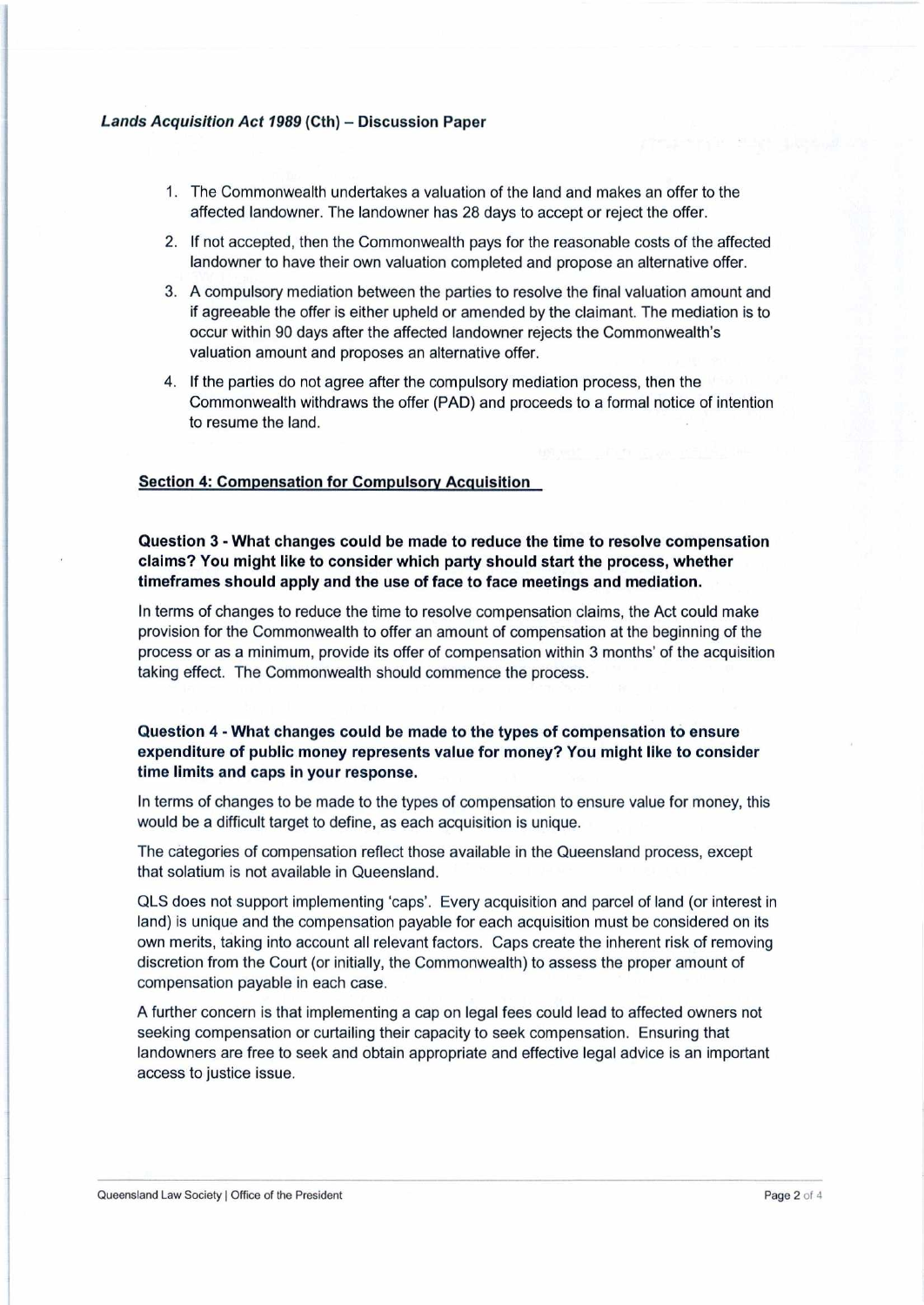### *Lands Acquisition Act <sup>1989</sup>* **(Cth)** - Discussion **Paper**

The legal profession is carefully regulated across Australia and legal practitioners are only able to charge what is fair and reasonable (for Queensland, see Part 3.4 of the *Legal Profession Act 2007* and particularly section 319 "On what basis are legal costs recoverable''.)

There are a number of checks and balances already in place to ensure that legal fees charged are fair and reasonable. Clients have the option of complaining to the Legal Services Commission in Queensland and the Supreme Court has the jurisdiction to set aside a costs agreement and decide the "fair and reasonable legal costs" in relation to the work to which the agreement related (section 328 ofthe *Legal Profession Act 2007).*

The value of a claim for compensation does not necessarily equate to the legal fees incurred being more or less. Similar legal steps often need to be taken to assess a claim, regardless of the value of the land. Complex claims can arise in relation to relatively small value acquisitions and large acquisitions can potentially be quite straightforward. It is essential the legal advisor can take all reasonable steps to provide appropriate advice to their client, in accordance with their professional and ethical obligations. Imposing an artificial arbitrary cap on fees could potentially discourage practitioners from accepting complex claims, which could potentially compromise the capacity of an owner to obtain appropriate and adequate advice.

# **Question 5 - How could the LAA review processes and reconsideration avenues be changed to encourage early resolution?**

QLS recommends consideration be given to creating greater opportunities for mediation by a mediator throughout the process.

#### **General comments**

Our members have recommended that the compulsory acquisition process should broadly reflect the process under the *Acquisition ofLand Act (Qld) 1967,* in particular Division 2 of the Act. The Queensland legislation provides for the issuing of a notice of intention to resume and then gives the affected landowner the right to object to the proposed acquisition.

It is suggested that the landowner should have 3 months to respond and be heard, with the ability for the affected landowner to make an application for extension of the timeframe for valid reasons, such as to gather further evidence to support their argument.

The Queensland process then provides for an application to be made to the relevant Minister that the land be taken. The land is formally acquired on the publication of a gazette notice.

It is suggested that after the gazette notice is published, the next step should be a compulsory mediation prior to either party being able to refer the matter to the relevant Court to be heard.

As proposed in relation to the 'acquisition by agreement' process, the Commonwealth should pay for the reasonable costs of the affected landowner to have their own valuation completed and for legal representation during the process.

#### **Section 6: Other Matters**